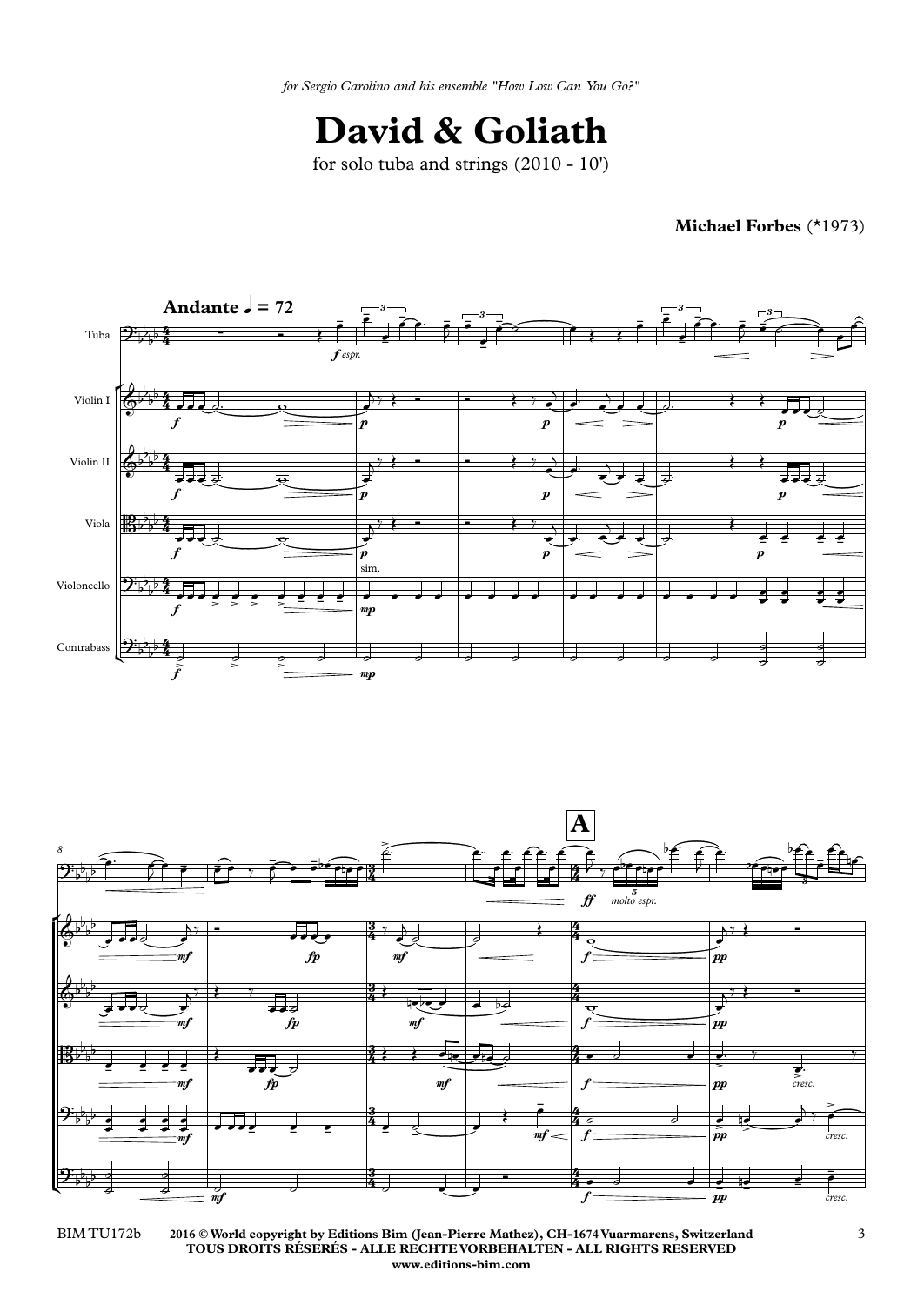







*Unauthorized duplication is illegal - Les reproductions non-autorisées sont illicites - Unerlaubte Vervielfältigung ist rechtswidrig* BIM TU172b *© World copyright 2016 by Editions Bim, CH-1674 Vuarmarens, Switzerland - M. Forbes, David & Goliath*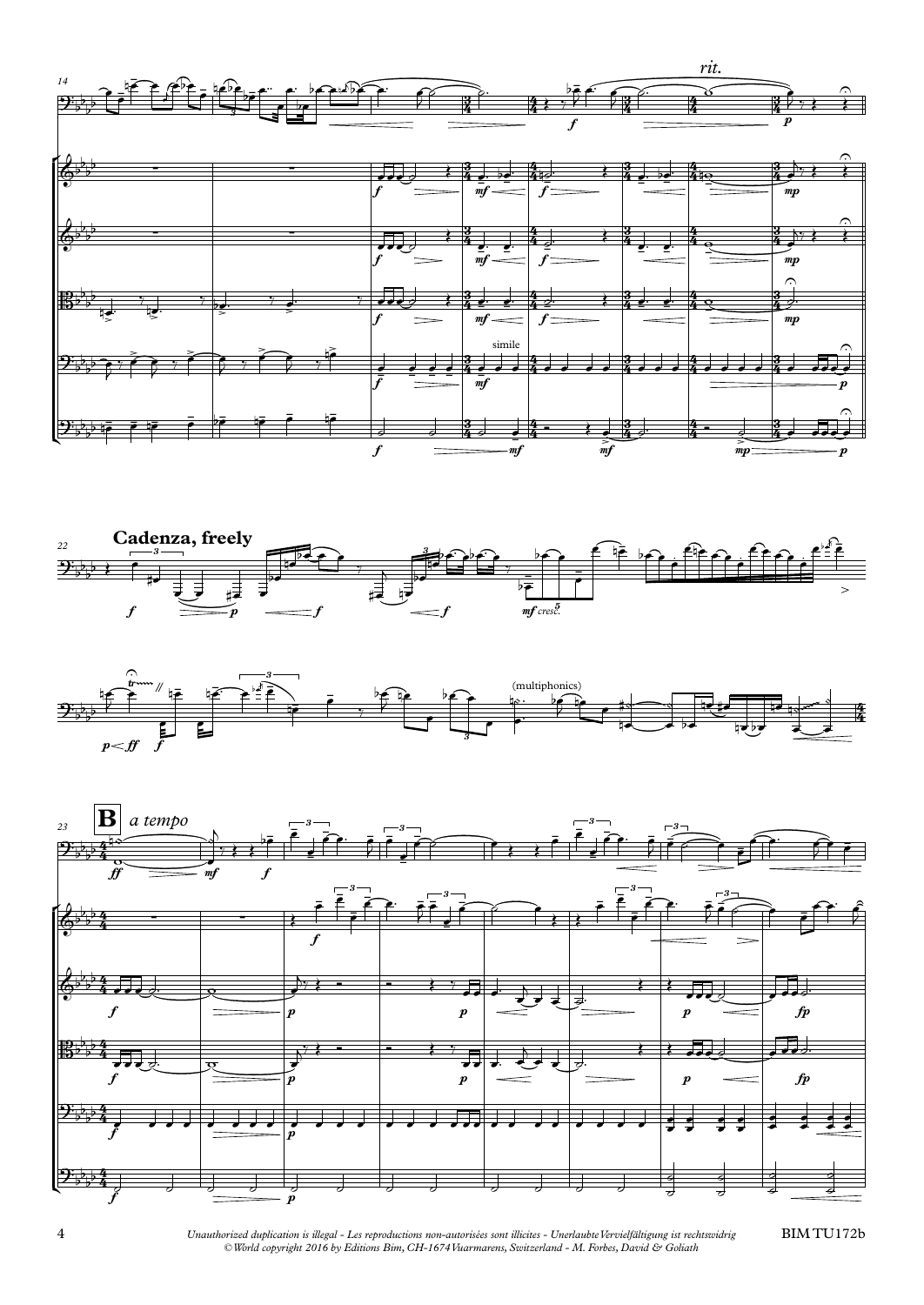





Dinauthorized duplication is illegal - Les reproductions non-autorisées sont illicites - Unerlaubte Vervielfältigung ist rechtswidrig<br>© World copyright 2016 by Editions Bim, CH-1674 Vuarmarens, Switzerland - M. Forbes, Dav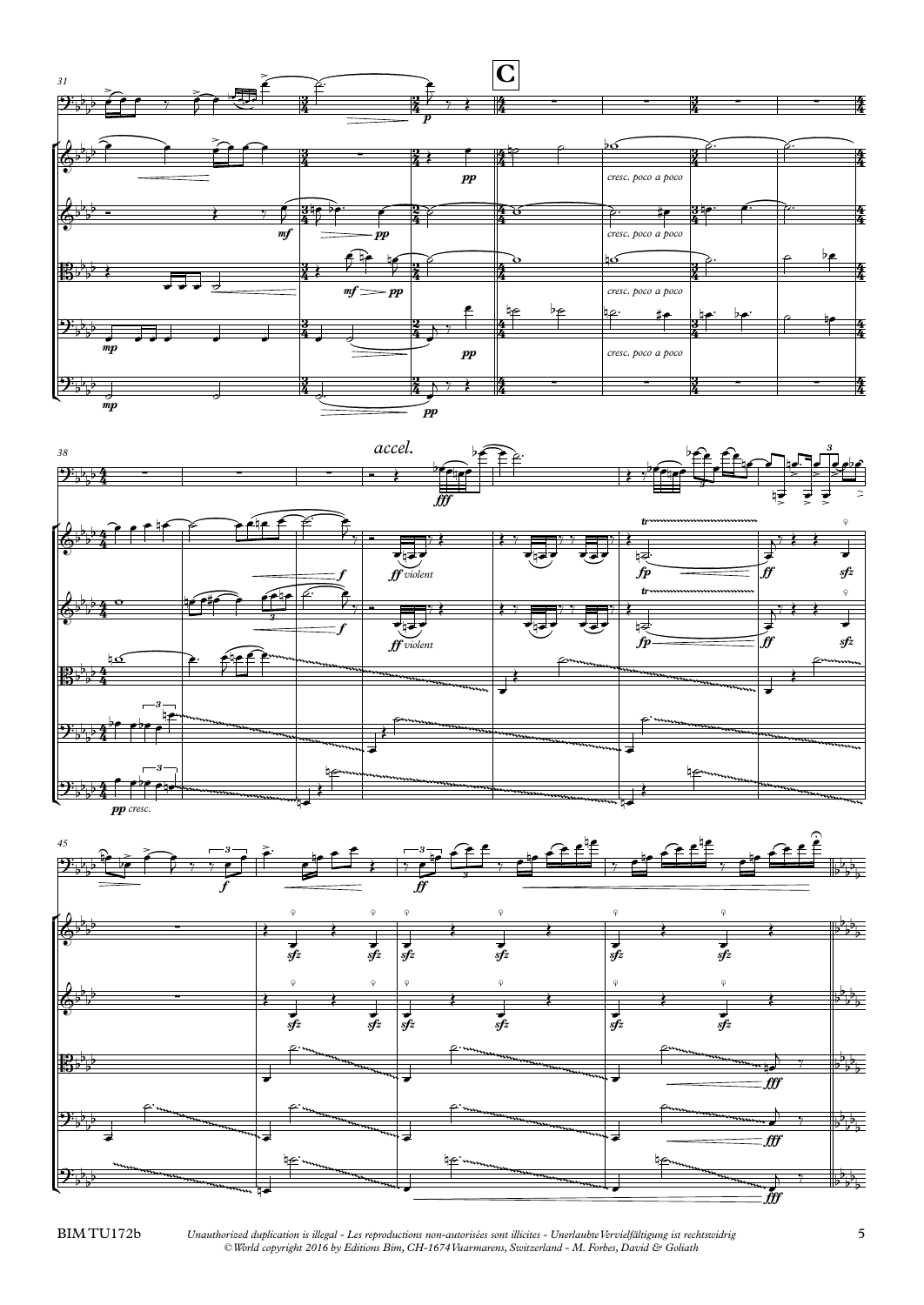

*Unauthorized duplication is illegal - Les reproductions non-autorisées sont illicites - Unerlaubte Vervielfältigung ist rechtswidrig* BIM TU172b *© World copyright 2016 by Editions Bim, CH-1674 Vuarmarens, Switzerland - M. Forbes, David & Goliath*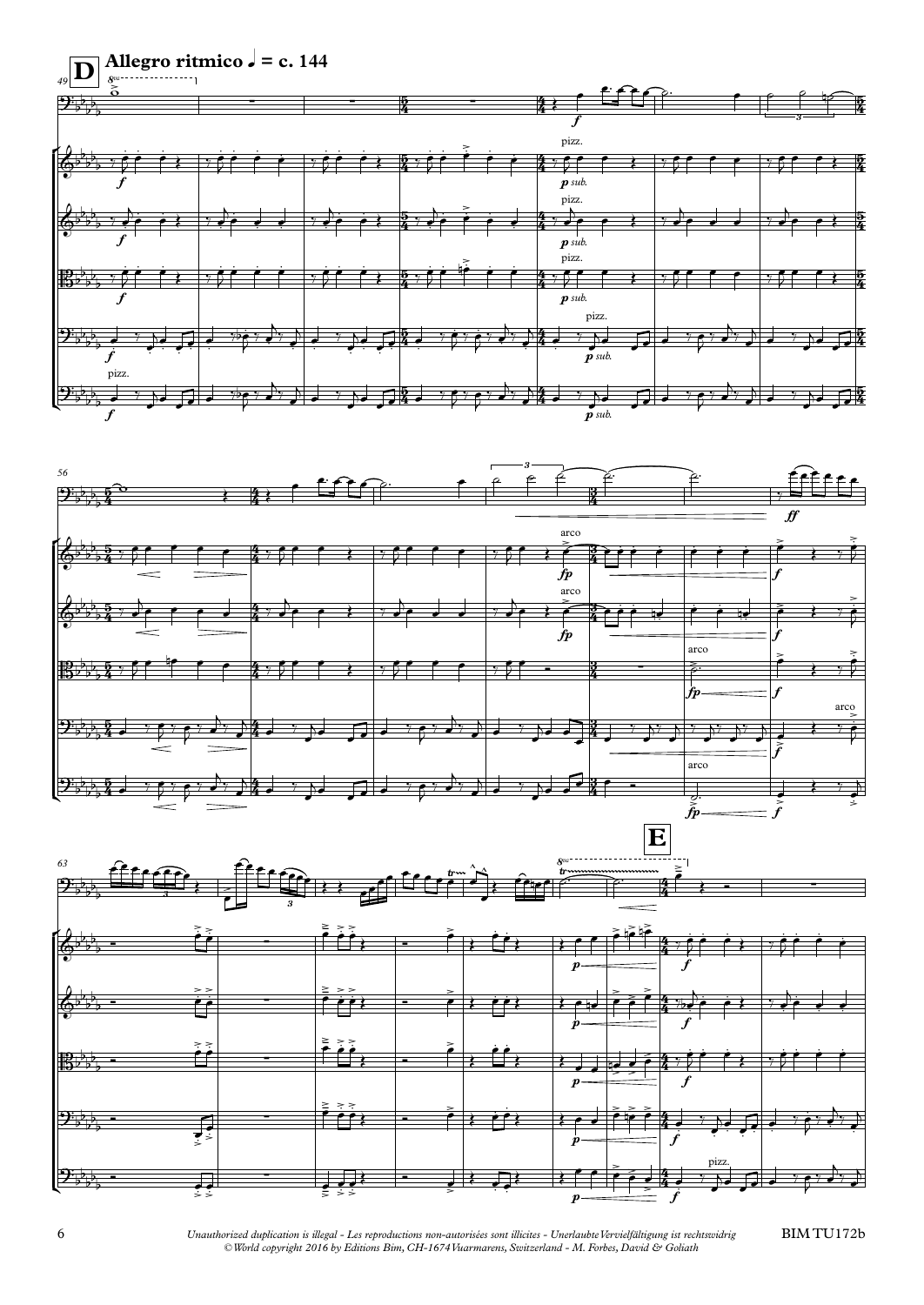



BIM TU172b *Unauthorized duplication is illegal - Les reproductions non-autorisées sont illicites - Unerlaubte Vervielfältigung ist rechtswidrig © World copyright 2016 by Editions Bim, CH-1674 Vuarmarens, Switzerland - M. Forbes, David & Goliath*